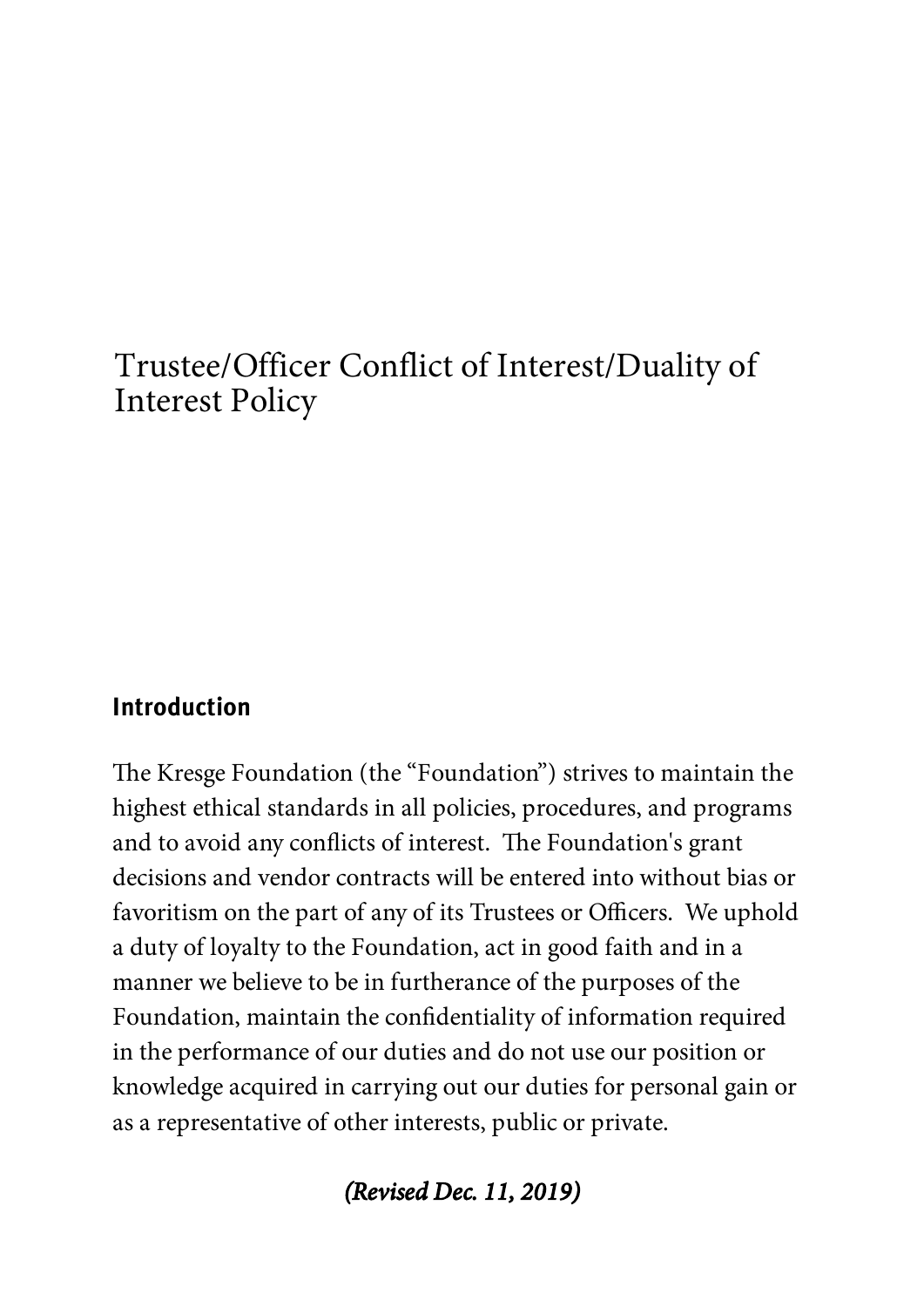## Purpose

The purpose of this policy is to protect the interests of the Foundation, comply with IRS self-dealing regulations (see  $attachment A$ ), and provide Trustees, Officers and Committee members with guidelines for handling perceived, potential, or actual conflicts of interest or duality of interest.

A conflict of interest may occur if an outside interest or activity influences or appears to influence the ability of an individual to exercise objectivity or impairs the individual's ability to perform his or her responsibilities in the best interests of the Foundation. An individual is considered to have a potential conflict of interest when:

- He or she or any of his or her family (spouse, parent, sibling, child, stepchild, grandparent, grandchild, great-grandchild, in-law, or domestic partner) may have direct financial interest or duality of interest (defined below) as a result of the individual's position at the Foundation.
- $\bullet$  The individual has the opportunity to influence the Foundation's granting, business, administrative, or other material decisions in a manner that leads to personal gain or advantage.
- The individual has a perceived, potential or actual financial conflict which impairs or might appear to impair the individual's independence in the individual's ability to perform his or her responsibilities in the best interests of the Foundation.

## Covered Persons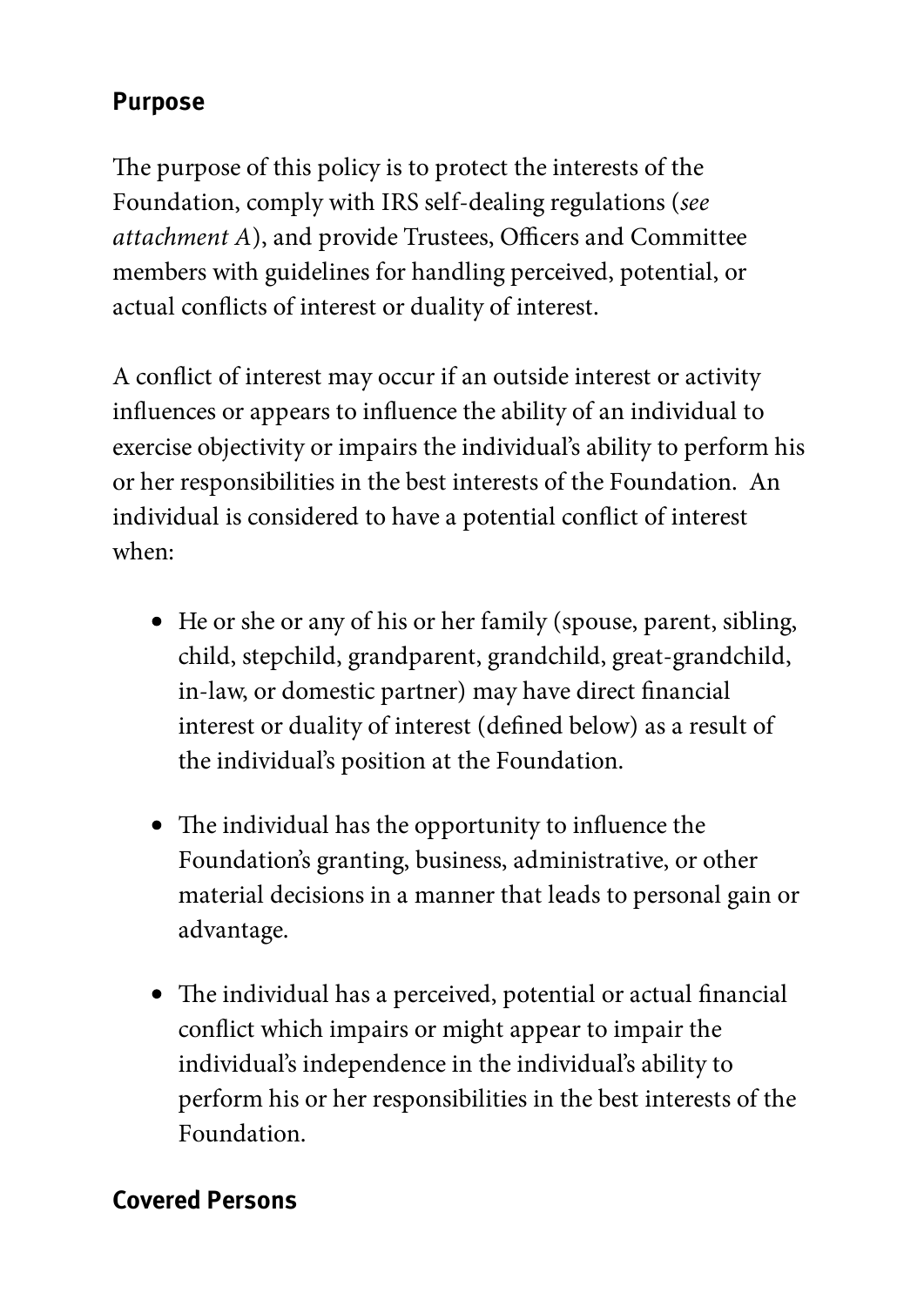Any Trustee, Officer, or member of a committee with boarddelegated powers is a "covered person(s)" under this policy. Please note: Foundation employees are covered by a separate staff conflict of interest policy.

## Covered Transactions

A covered transaction includes any transaction in which there may be a perceived, potential or actual conflict of interest, including any transaction in which the interests of a covered person may be seen as competing or at odds with the interests of the Foundation. Covered transactions are defined as "financial interest" and "duality" of interest" for the purposes of this policy.

## 1. **Financial Interest**

If a covered person has a financial interest conflicting with the interests of the Foundation in any manner (such as whether to enter into a contract with such individual or with an organization with which such individual is associated), then the covered person must bring the conflict to the attention of the other members, shall provide information as requested and then refrain from deliberating or voting on any decision with respect to the matter.

- a. A substantial financial interest directly in the proposed or existing contract or transaction.
	- 1. Ownership in a public or private company doing business with the Foundation, or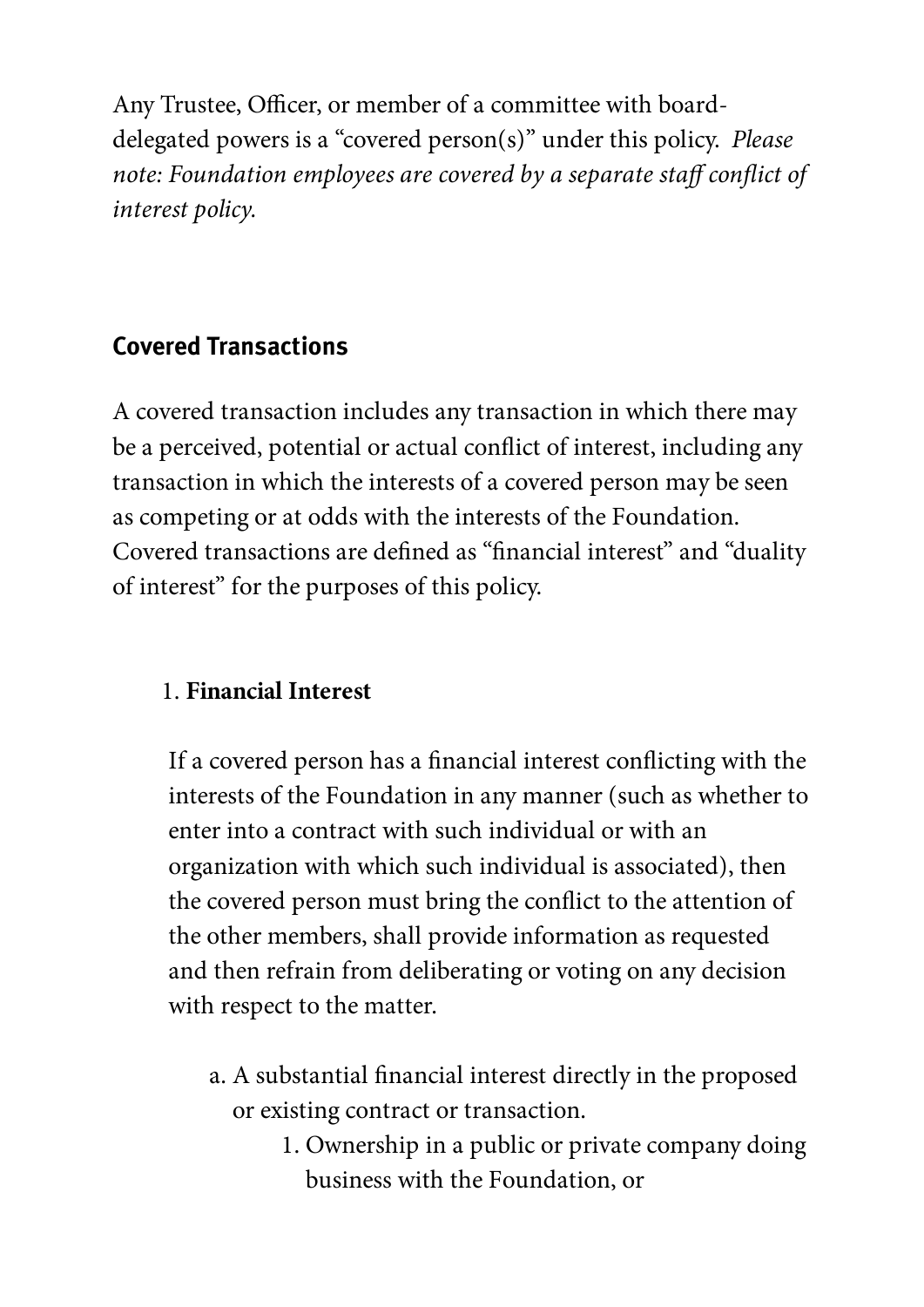- 2. Ownership or investment interest in an entity doing business with the Foundation and that produces income for a Trustee or Officer that is significant for him or her, or
- 3. A compensation arrangement with an entity or individual doing business with the Foundation
- b. A substantial financial interest in any other organization that (a) is a party to the proposed or existing contract, transaction, or arrangement, or (b) is in any way involved in the proposed or existing contract, transaction, or arrangement, including through the provision of services in connection therewith.

Compensation includes direct and indirect remuneration as well as gifts or favors that are substantial in nature. A financial interest is not necessarily a conflict of interest. A person who has a financial interest may have a conflict of interest only if the Conflict Committee (as defined in the policy below) decides that a conflict of interest exists.

#### 2. **Duality of Interest**

A duality of interest exists when a covered person is affiliated with an organization seeking to request a grant from the Foundation. Such affiliation exists if the covered person is a director, trustee, officer, or employee of the organization, or has an unofficial role such as significant donor, volunteer, advocate, or advisor.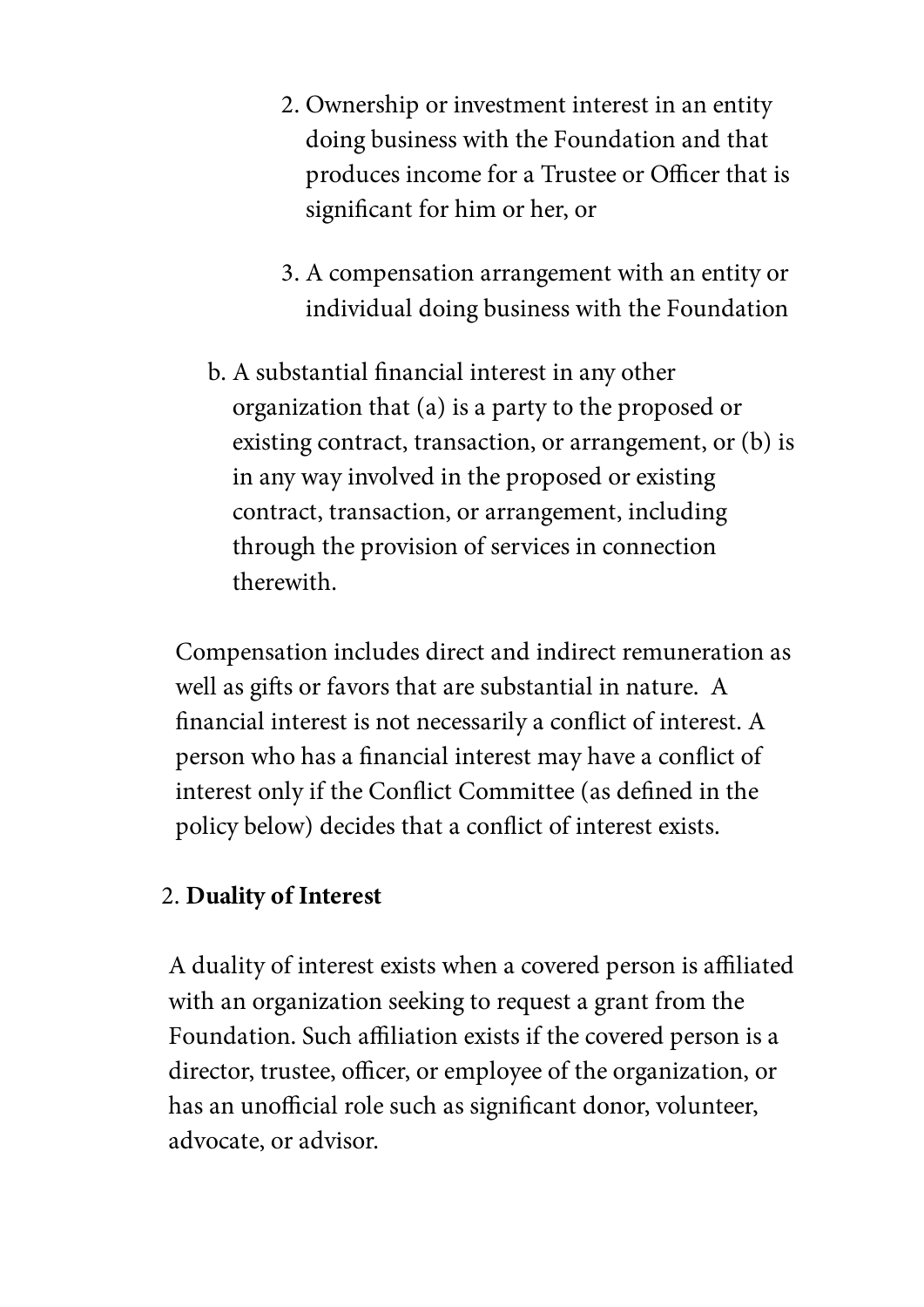For purposes of this policy, substantial shall be defined as 2% or more of ownership or a gift or compensation more than \$5,000 either to or from an organization.

## Tests to Determine Conflicts of Interest

To assist covered persons in identifying and resolving conflicts of interest, proposed grants and other transactions should be evaluated in accordance with each of the following tests:

## **1. e Compliance or Legal Test**

All grants, investments and disbursements by the Foundation must comply with the federal, state and local laws and regulations governing the Foundation. Where there is doubt whether a particular grant, investment, or disbursement meets the compliance test, a legal opinion can be sought. When possible, conflicts should be avoided because this procedure can be costly and time consuming.

The Internal Revenue Code virtually prohibits transactions between Trustees and the Foundation  $-$  i.e., no self-dealing. There are some exceptions and transitional rules, but self-dealing is not permissible, whether or not the parties deal at arm's length.

Under the compliance or legal test, the Foundation should make no grant or investment that would result, directly or indirectly, in a financial benefit to any covered person. This means that under the compliance test: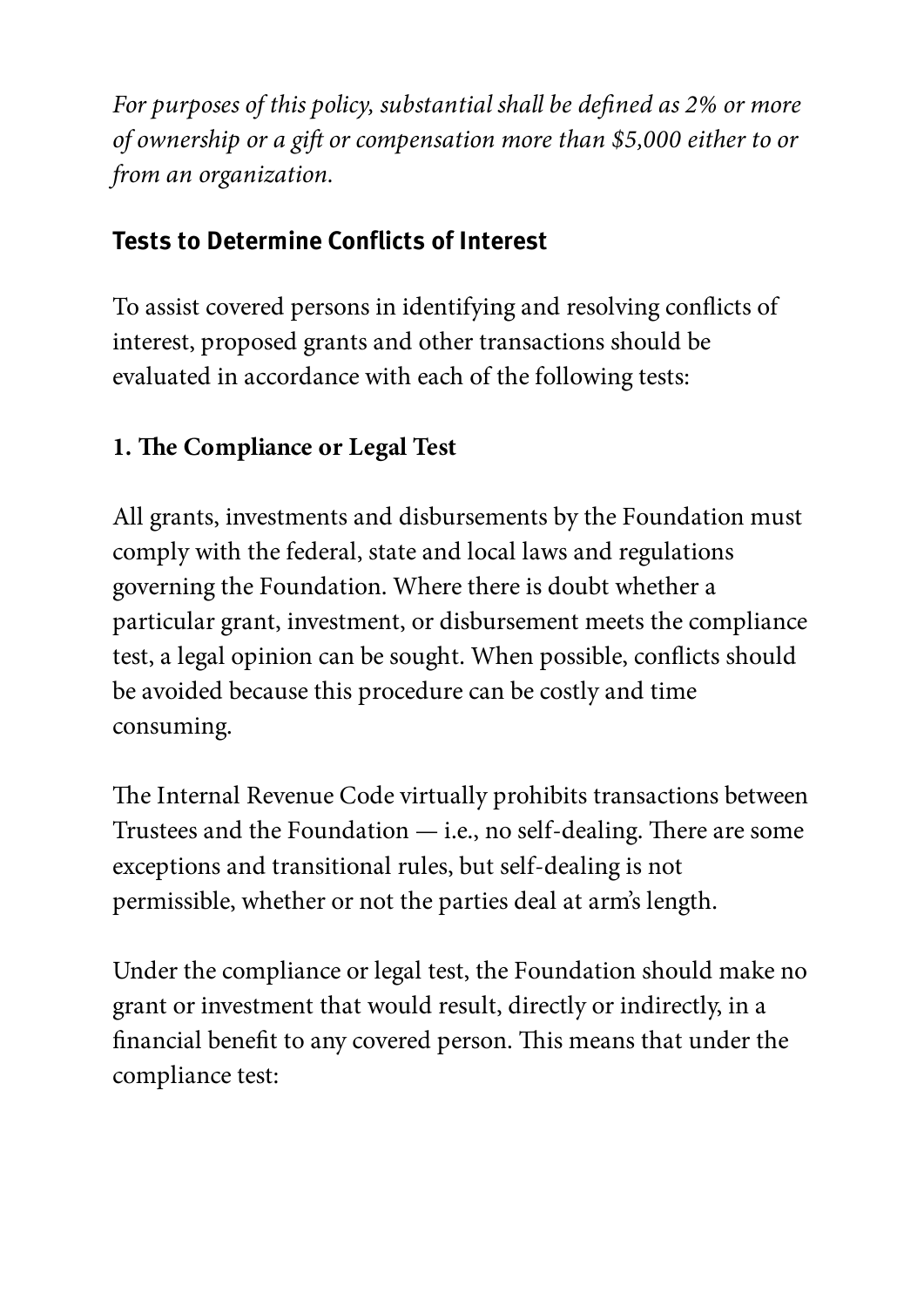- General purposes support to a prospective grantee organization would be prohibited if a Trustee is a paid employee of, or consultant to, the organization.
- Support for a particular project would also be prohibited if a Trustee might financially benefit, even indirectly.
- Allowing a Trustee or member of a Trustee's family to pool his or her investments with amounts invested by the Foundation in order to satisfy the minimum investment requirements of a particular private equity or hedge fund or to reduce investment fees paid by the Trustee or member of a Trustee's family (or to increase investment return) would not be permissible.

### **2. e Program or Merit Test**

There are two basic elements of the program or merit test: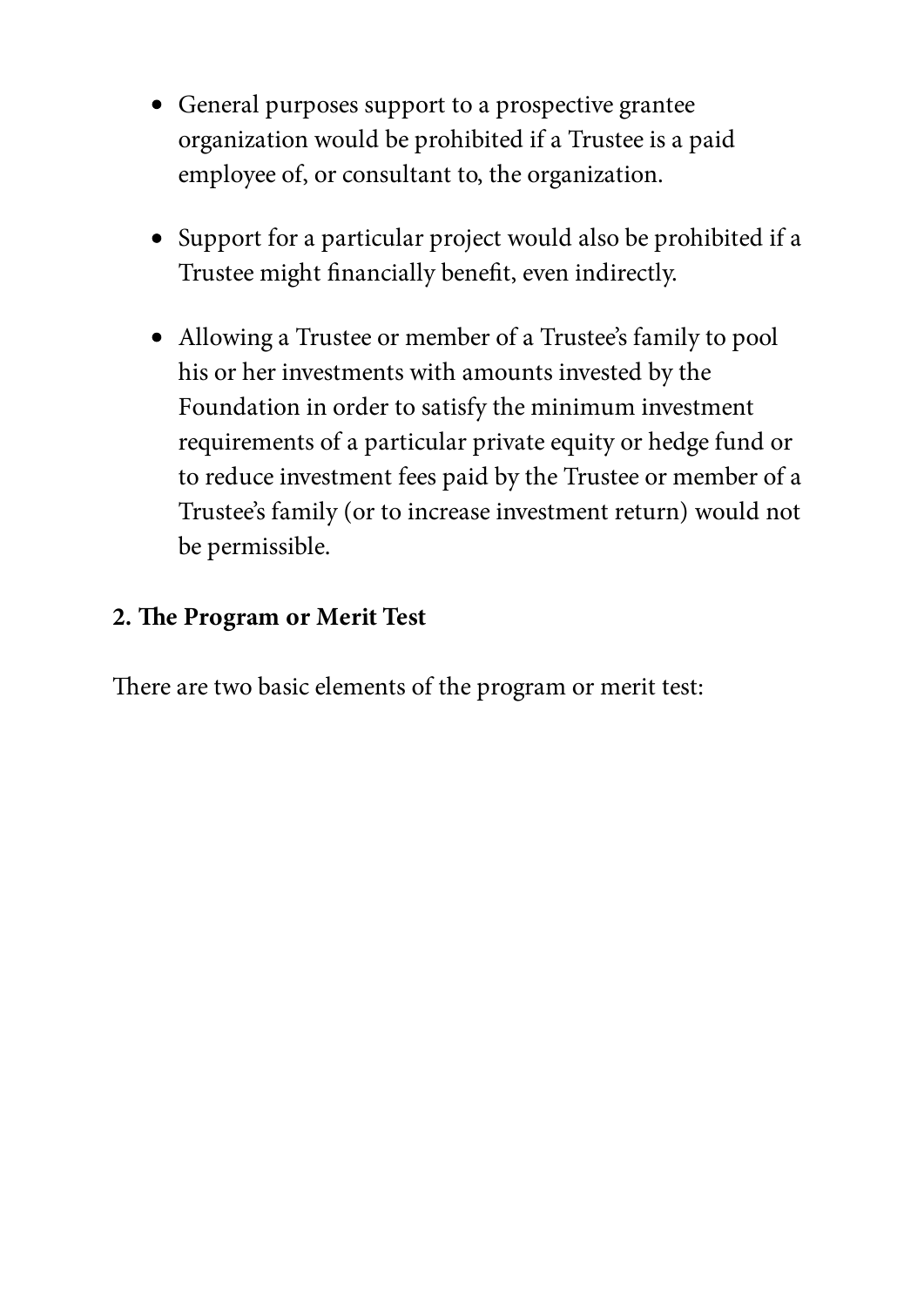- Grants to any organization which a covered person serves as an officer, director, trustee, staff member, or consultant should meet the general program criteria and priorities of the Foundation as previously reviewed and approved by the Trustees.
- A covered person who is an officer, director, trustee, staff member or consultant of a prospective grantee organization should not be involved in submitting, reviewing, recommending or approving the grant, or in its subsequent monitoring or evaluation. Also, as discussed below, as the grant is being processed, approved, or ratified by the Board, any conflict should be fully disclosed with the assurance that the covered person was not involved in the grant process.

## **3. e Appearance Test**

This test is the most difficult to define (e.g., does it look right?), but here is a suggested guideline:

If a covered person is the chief executive officer of an organization, holds a similar management position, or is otherwise prominently identified or associated with an organization, a prospective grant to that organization may fail the appearance test because it suggests the appearance of favoritism. Each such case will be considered on its merits. If there is any appearance of favoritism, the Foundation may decline grant support.

This does not imply that any organization with which a covered person is associated can never receive a grant from the Foundation. A number of organizations with which covered persons have been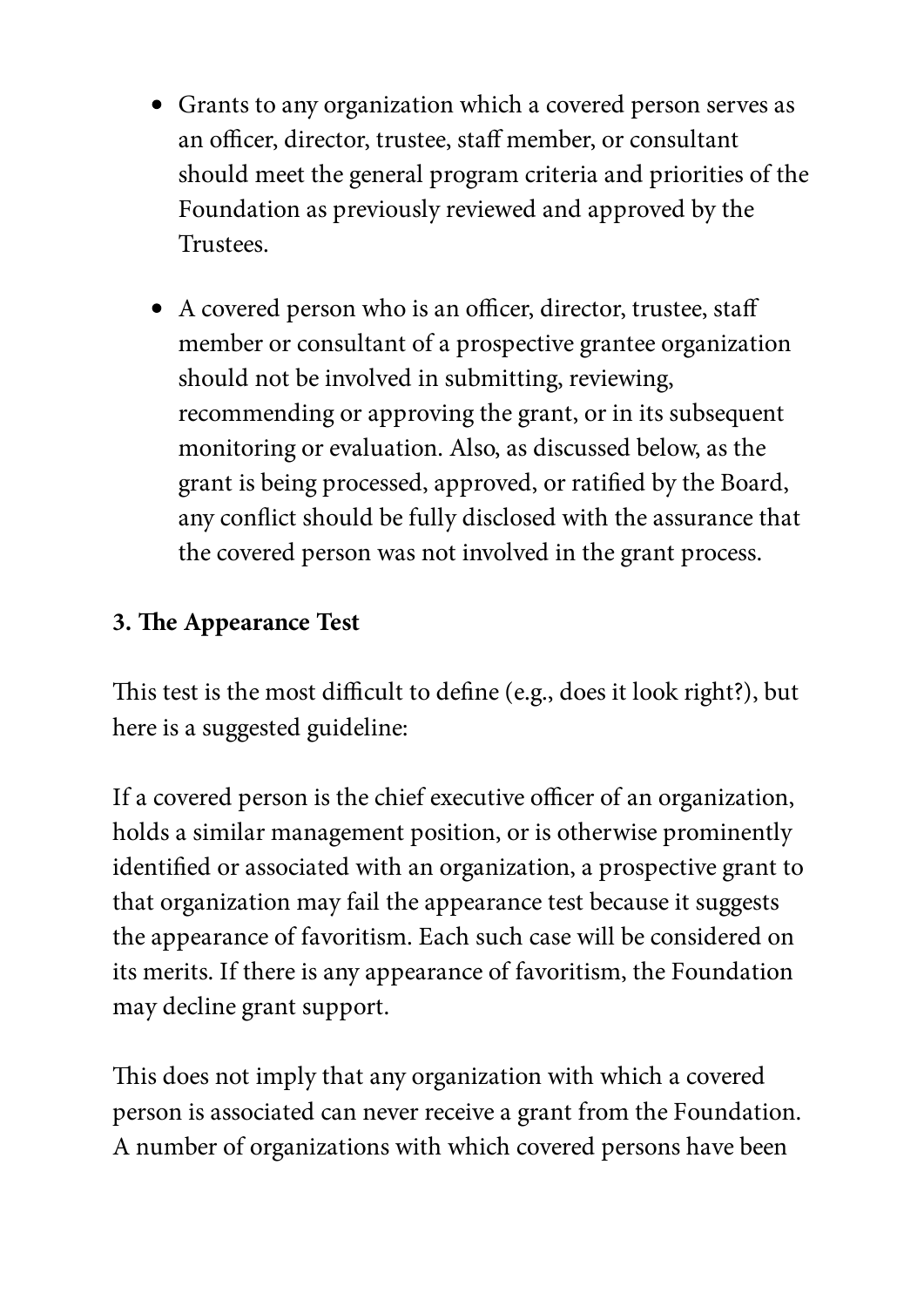associated have received grants, in each case the grant met all of the following criteria:

- The grant fell within the established program guidelines of the Foundation;
- The grantee organization was an established public charity with broad support among the local or national charitable community;
- The covered person with a conflict of interest did not submit the grant request, become involved in the grant review process or approval, or receive economic benefit from the grant;
- The nature of the organization and the role of the covered person in that organization argued against any appearance of conflict or impropriety; and
- The conflict was fully disclosed.

## Disclosure, Recusal, and Abstention

## 1. **Duty To Disclose**

In connection with any perceived, actual, or potential conflict of interest or duality of interest, a covered person must disclose the existence of his or her financial interest or affiliation and all material facts to the Trustees and members of committees with board-delegated powers considering the proposed transaction or arrangement. All covered persons will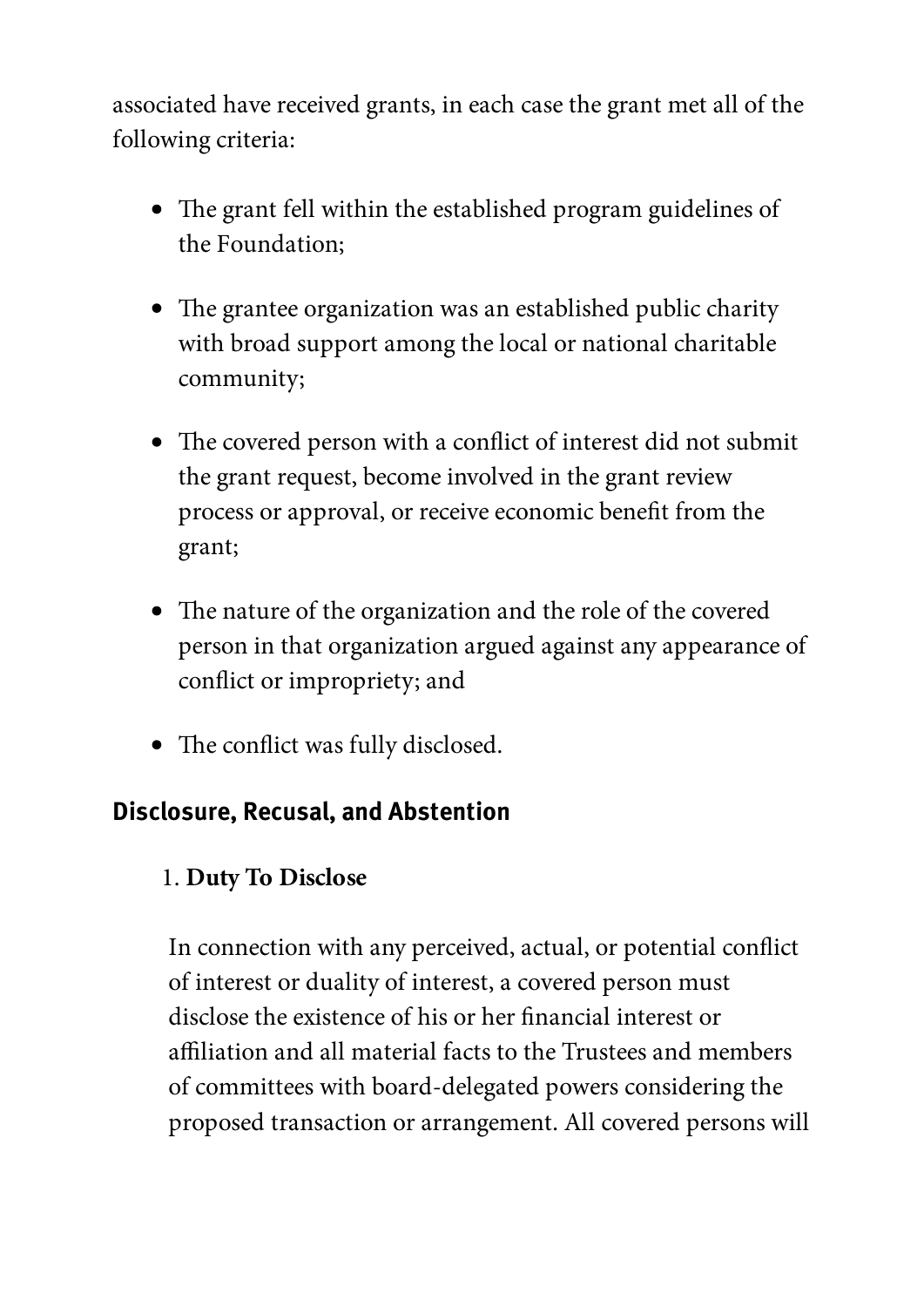be asked to complete a disclosure form on an annual basis and update appropriately as soon as a new affiliation begins and before it becomes a matter of board or committee action.

## 2. **Recusal/Withdrawal Requirements**

When a covered person has a financial interest or duality of interest in a proposed transaction, the covered person shall provide information as requested and shall temporarily withdraw/recuse themselves from the meeting so that the matter can be discussed and acted upon without the covered person's participation in the deliberation or the vote.

### 3. **Abstention**

When a covered person does not have a financial interest or duality of interest in a grant proposal, but decides not to vote on a particular matter, the covered person may voluntarily abstain (shall not vote), but is not required to withdraw from the meeting during the discussion, deliberation, and vote.

### 4. **Violations of the Policy**

A committee ("Conflict Committee") consisting of the Board Chair, the Nominating Committee Chair, the President/CEO and the Human Resources Director shall investigate the facts and seek input from the Lead Attorney as necessary to fully investigate perceived, potential or actual conflicts of interest.

a. If the board or committee member has reasonable cause to believe that a covered person has failed to disclose actual or possible conflicts of interests or duality of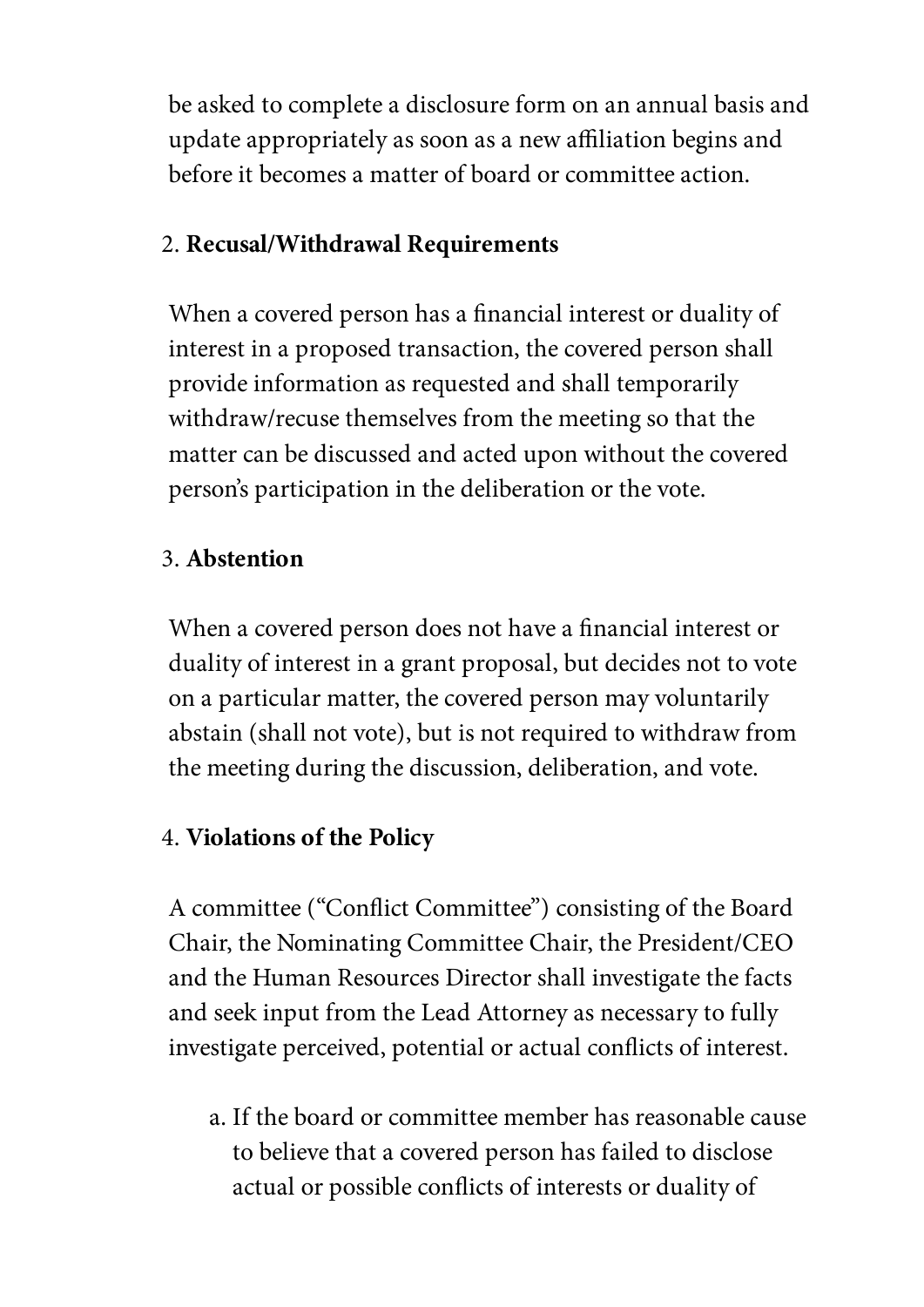interest, the board chair shall inform the covered person of the basis of such belief and afford the covered person an opportunity to explain the alleged failure to disclose.

b. If, after hearing the response of the covered person and making such further investigation as may be warranted in the circumstances, the Conflict Committee determines that the covered person has in fact failed to disclose an actual or possible conflict of interest or duality of interest, it shall take appropriate action.

### Excess Business Holdings

The Foundation shall not make any investment which constitutes excess business holdings. Section 4943 of the IRS Code provisions on private foundations is to prevent a foundation from controlling a for-profit business for any extended period of time. The term "excess business holdings" refers to the rule that a foundation and all of its disqualified persons (or covered persons as defined in this policy) may not own, in the aggregate, more than 20 percent of the voting stock of a business corporation or the voting power/profits interest of an unincorporated business entity.

### Documentation

The minutes of the Board and all committees with Board-delegated powers shall contain:

1. The names of the covered person who disclosed or otherwise were found to have a financial interest in connection with a perceived, potential or actual conflict of interest or duality of interest, the nature of the financial interest, any action taken to determine whether a conflict of interest or duality of interest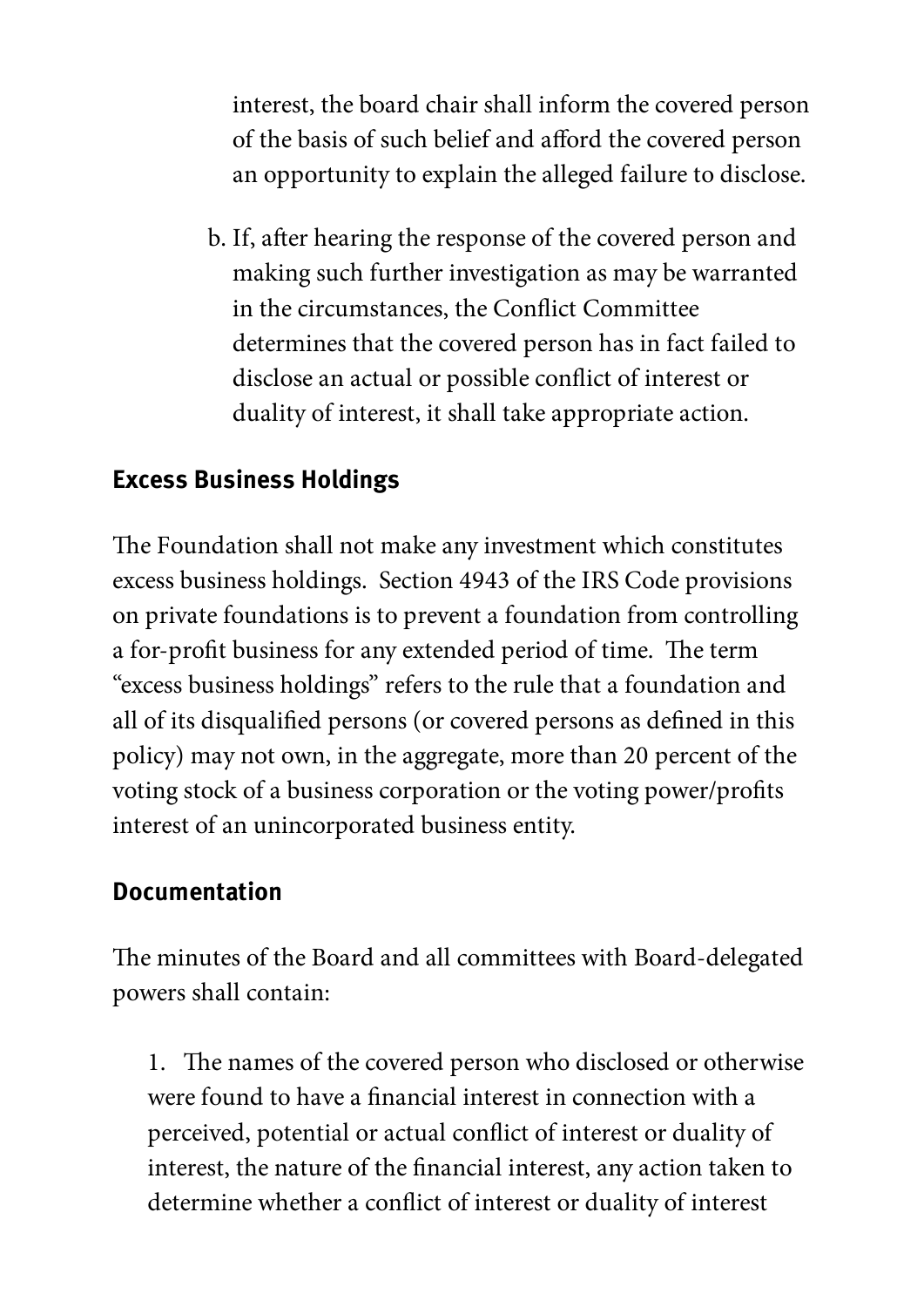was present, and the Conflict Committee's decision as to whether a conflict of interest or duality of interest in fact existed and what action, if any, was taken.

2. The names of the persons who were present for discussions and votes relating to the transaction or arrangement, the summary of the discussion, including adopted alternatives to the proposed transaction or arrangement, and a record of any votes taken in connection therewith.

### **Attachments:**

**Attachment A**: Self-Dealing Guidelines

Attachment B: Gifts, Honoraria, and Tickets to Fundraisers

\*\* Please note: Matching Gifts are excluded from this Conflict of Interest/ Duality of Interest Policy.

## Attachment A

### **Prohibitions against Self-Dealing**

Self-dealing prohibits any direct financial transactions between the Foundation and the Foundation's disqualified persons. Disqualified persons include board members, officers, or other covered persons who have the authority to act on behalf of the Foundation. Even if the financial transaction is between the Foundation and an unrelated third party, the act can be a violation of the self-dealing rules if the transaction provides an indirect financial or economic benefit to a Foundation insider.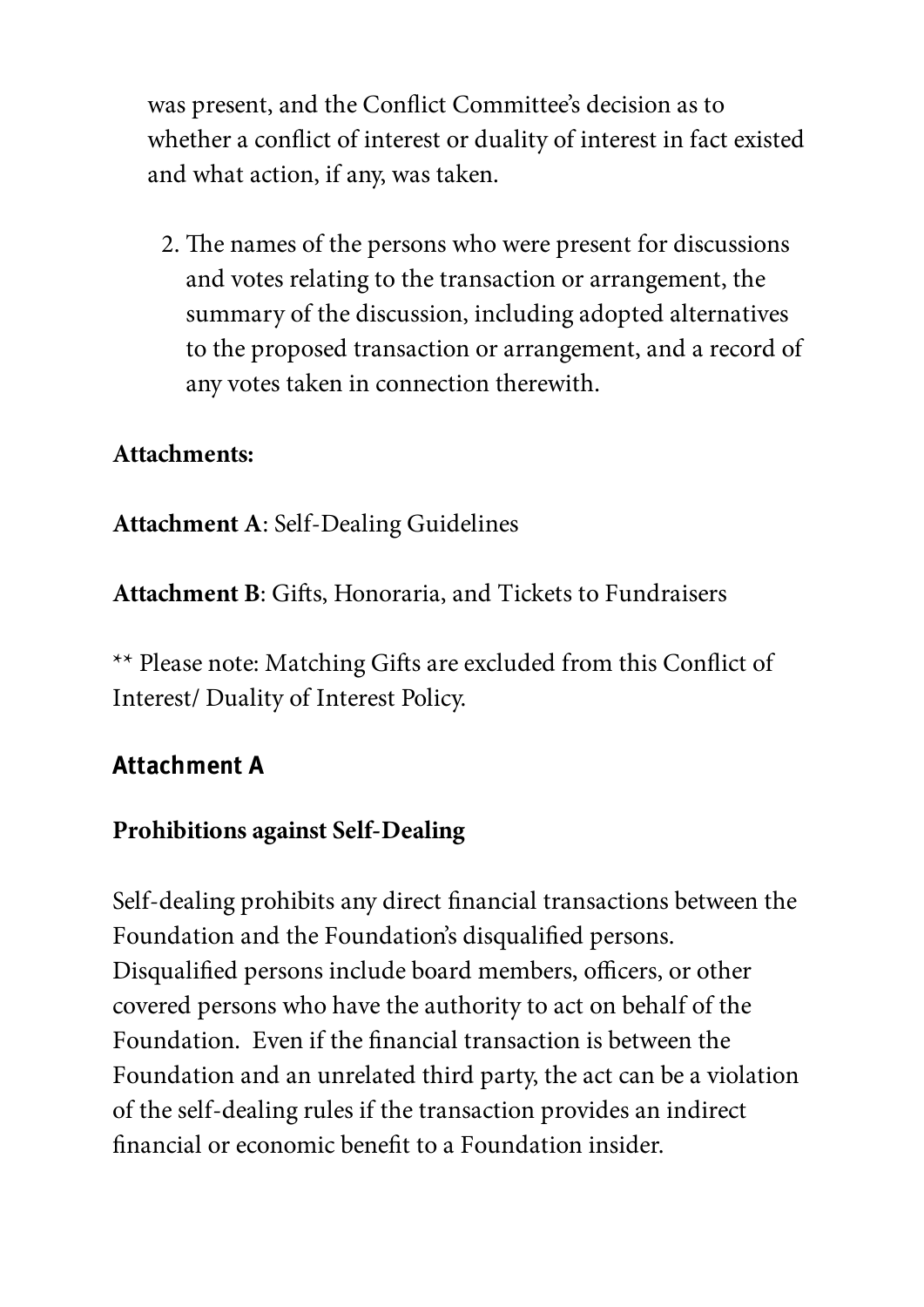**e laws and regulations that pertain to self-dealing between a foundation and qualied persons include:**

- 1. Buying and selling property from or to a disqualified person, even on terms favorable to the foundation;
- 2. Leasing of property between a disqualified person and a private foundation;

Exception: Lease of property by a disqualified person to a private foundation without charge.

3. Lending money or extending credit to a disqualified person, or borrowing money from a disqualified person;

Exception: Loans to the foundation by a disqualified person without interest or other charge if the loan proceeds are used exclusively for charitable purposes.

4. Providing goods, services or facilities between a disqualified person and a private foundation;

Exception: Goods, services or facilities provided by a disqualified person to the private foundation without charge if the goods, services or facilities are used exclusively for charitable purposes.

5. Paying compensation or reimbursing expenses to a disqualified person;

Exception: Payment of compensation or reimbursement of expenses for personal services that are reasonable and necessary to carry out the foundation's purpose if the compensation or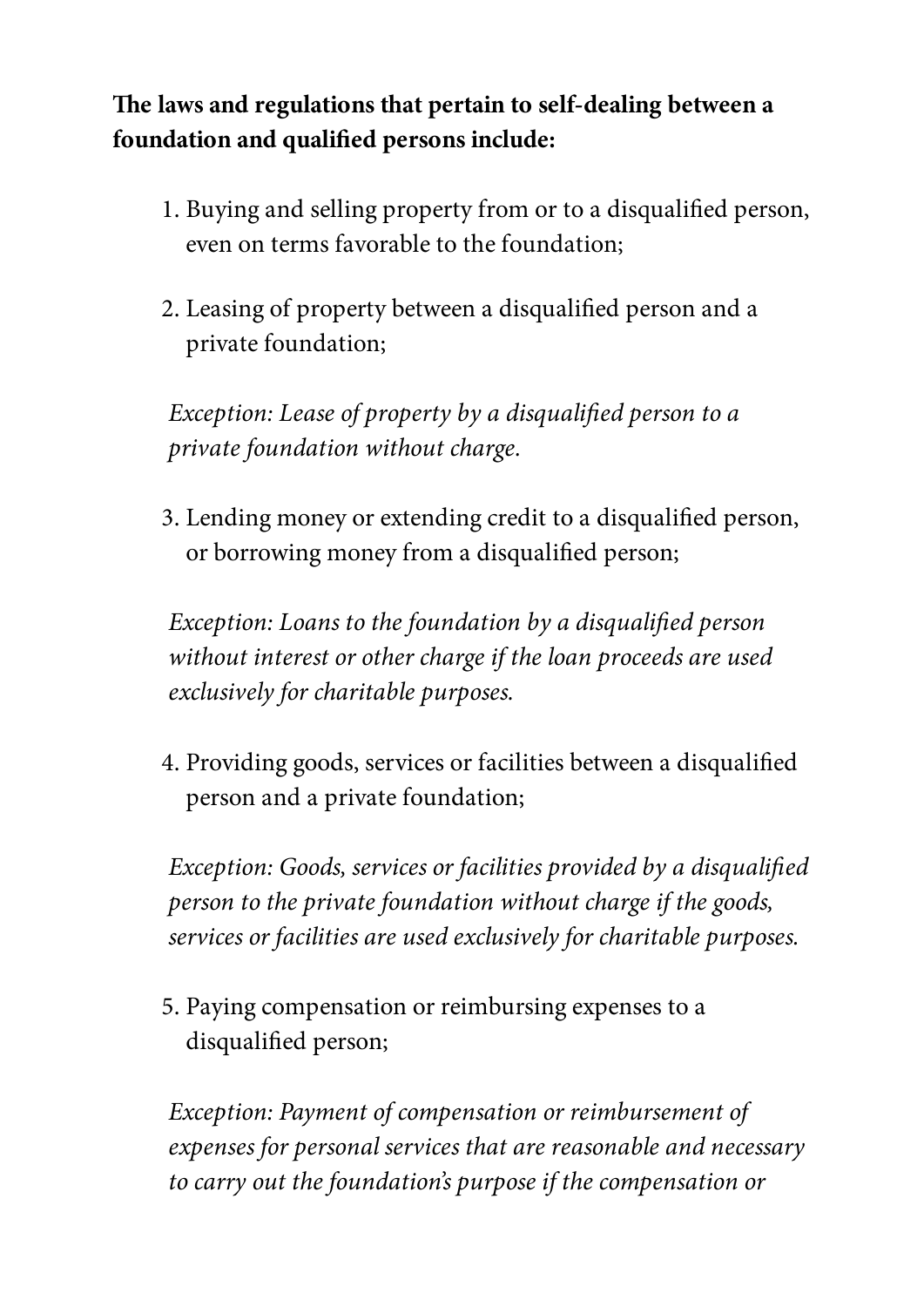reimbursement is reasonable and not excessive.

6. Transferring foundation income or assets to, or for the use or benefit of, a disqualified person; and

Exception: Receipt of incidental benefits from use of the foundation's income or assets.

7. Certain agreements to make payments of money or property to government officials.

Exception: A scholarship or fellowship, any gift (other than money) or service or facilities made available that is not more than \$25 total in a calendar year, payment for certain travel expenses within the United States, and certain conference participation.

The self-dealing rules are designed to provide a sanction where the penalty, in the form of an excise tax, is applied to the self-dealer and, possibly, to a foundation manager participating in the transaction, and is measured as a percentage of the amount involved.

## Attachment B

### $Giffs, Honoraria, and Entertainment$

Covered persons may receive gifts of nominal value (less than \$100) or meals and social invitations that are aligned with our business ethics and do not obligate the covered persons to take or refrain from taking any action, or to make or refrain from making any decision on behalf of the Foundation.